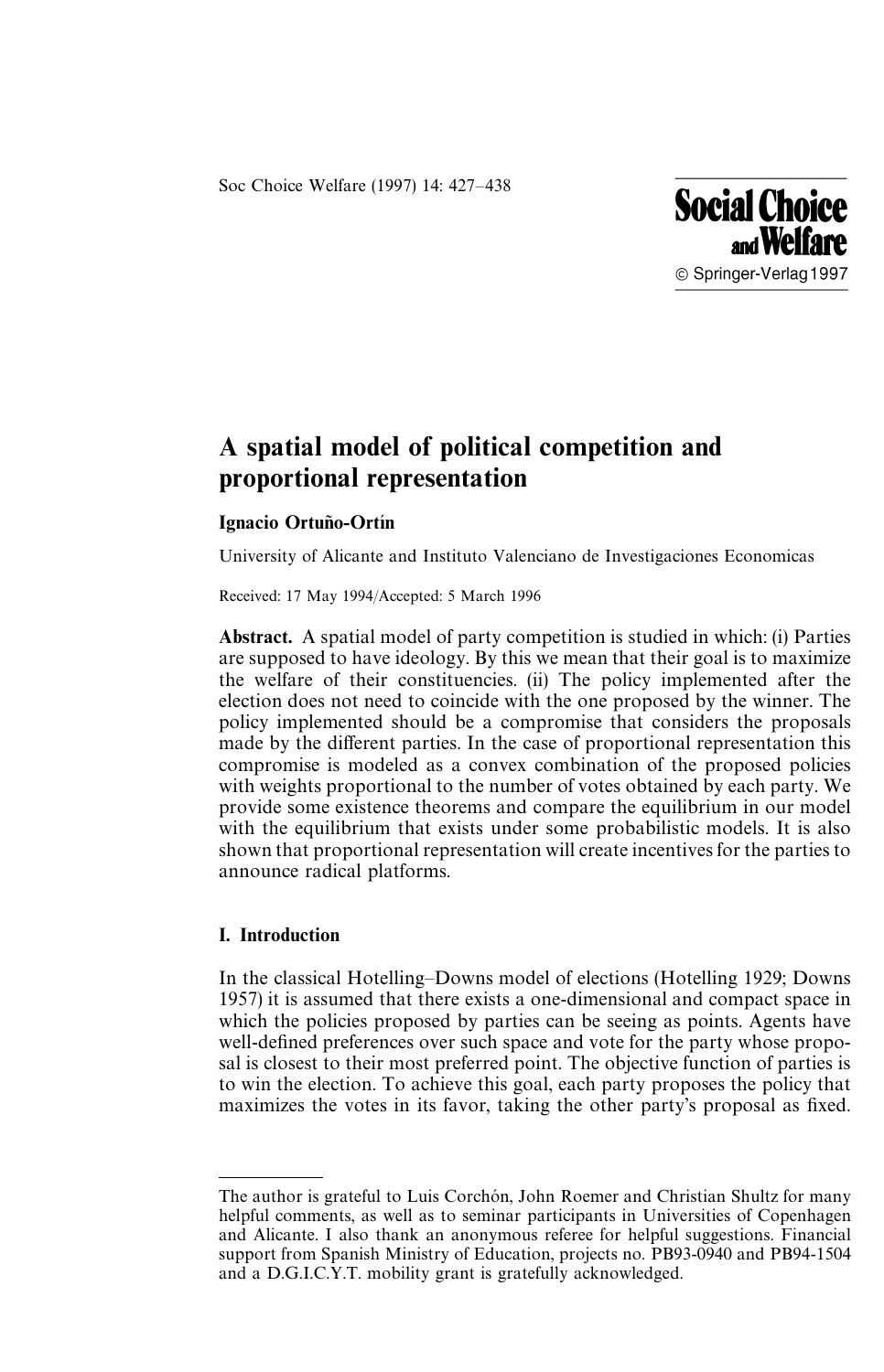This approach has produced very important insights and conclusions. The most famous of these conclusions is the ''principle of minimum differentiation''. In the two party case, under certain strong assumptions, the policies proposed converge toward the median voter's most preferred point. During the last two decades many extensions and modifications of the basic model have been proposed. Because of these modifications ''minimum differentiation'' is not longer accepted as a general principle. The basic insight, however, is still valid: parties have strong incentives to converge in their proposed policies (see an excellent edited survey on spatial political competition by Enelow and Hinich (1990), and a more recent one on political economy by Barnett et al. (1993)). However if the policy space is of high dimension then an equilibrium may not exist.

Most of these extensions and modifications share a basic assumption of the original Hotelling*—*Downs model: the objective function of the parties. They continue characterizing a political party as an institution whose goal is to win the election. Some authors think, however, that it is not clear that the objective function of parties is best modeled by maximization of vote support. Ginsburgh et al. (1987) Wittman (1983, 1990), Calvert (1985), Roemer (1993, 1994) and Shultz (1995) assume that parties are ''ideological'', meaning that they have preferences over the space of admissible policies. Their objective here will be to adopt the strategy that will induce the best possible policy according to their preferences. Those authors also assume that there is uncertainty about the outcome of the election. The result now is that, in general, parties' proposals do not converge.

In this paper it is also assumed that parties are ideological . Unlike the authors just mentioned we do not introduce uncertainty in the model. Our distinctive feature will be related to the *outcome* of the political game. All the formal models in the literature suppose that the winning party has the power to implement its proposed policy (at least in the two-party case). We do not accept this as a realistic and satisfactory way to model the outcome of the political competition in many modern democratic societies. A democratic society is formed by different institutions and groups that are relevant to the political decisions: parliament, trade unions, media, lobbies and so on. Some of them may be more in favor of the policy that was announced by the defeated party; others, on the contrary, may be in favor of the winning party's proposal. All of them may have some influence on the actions taken by the government (who is, perhaps, formed by the winning party). The influence of groups in favor of a proposal will be a *nondecreasing* function of the proportion of votes obtained by the corresponding party. Clearly a party winning 51% of the votes will have more difficulty to carry out its proposal than one winning 80% of the votes. In general this influence will not be proportional to the vote share (even more, this relation may be discontinuous, "going from  $(50 - \varepsilon)\%$  to  $(50 + \varepsilon)\%$  of the vote, no matter how small is  $\varepsilon$ , can be more valuable than going from 47% to 49%", Denzau et al. 1985, p. 96).

This view motivates our assumption that, in the two-party system, the *implemented policy* will be a convex combination of the parties' proposals. The weights that determine this convex combination will be given by a nondecreasing function in the vote share. Clearly, the specific function used should depend on many institutional and cultural factors.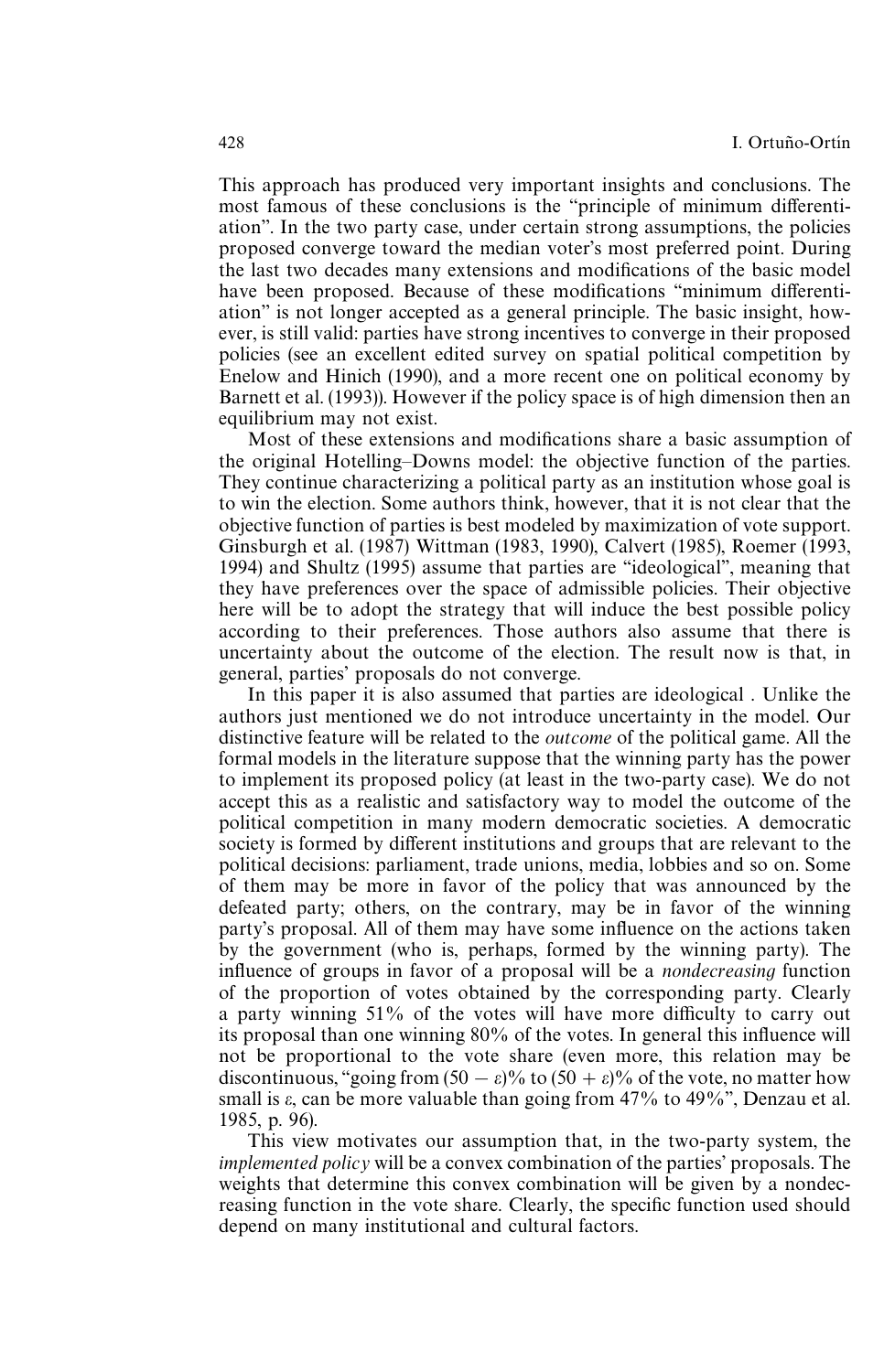We confine ourselves to the analysis of what we call the *Proportional Representation* case. Under Proportional Representation the *weight associated to a proposal is proportional to the vote share*. One might think that in actual democracies implemented policies are not proportional convex combinations of parties proposals and, consequently, our approach is an unrealistic one. But the standard Hotelling*—*Downs approach can be criticized also as very unrealistic: it is hard to believe that it makes no difference to win with 51% or to win with 90% of the votes. Thus, our view is that despite the unrealism of the Proportional Representation model it is worth studying for much the same reasons that the standard Hotelling*—*Downs model is worth studying. Both models are polar cases that should be understood before analyzing more realistic ones.

The results obtained in this paper show that under Proportional Representation, for the two-party system, parties' proposals do not converge toward centrist platforms. Furthermore, *there is an incentive to become* ''*radical*'', i.e., to put forth proposals that are more extreme than the parties ''ideal'' policies (see Poole and Rosenthal (1984, 1991) for empirical evidence of a large divergence in political platforms). The intuition behind this result is clear. Consider for example the ''Left'' party. A move toward more extreme left positions produces two effects. On the one hand, the number of votes in favor of this party decreases. Thus, the weight associated to its policy will also decrease. On the other hand, this weight is now put on a more leftist policy. The net effect can go either way and it will depend on the distribution of voters. We characterize cases for which the second effect overcomes the first one.

The organization of the rest of the paper is as follows. Section 2 sets up the basic model. Some results on the existence of equilibrium are presented in Sect. 3. Section 4 provides a more specific model in which agents have symmetric utility functions and compares the results with the ones obtained under some probabilistic models. Section 5 concludes and proposes some issues for further research.

#### 2. The model

Let  $S = [s_m, s_M] \subset R$  be the set of agents' types and  $T = [t_m, t_M] \subseteq R$ <sup>+</sup> the set of admissible policies. Agent of type  $s \in S$  has utility function  $v(.; s)$ :  $T \rightarrow R$ . The distribution of types is given by an (absolutely continuous) probability measure *F* on *S*. Let  $t(s) \in T$  be a most preferred policy by an agent of type *s*, i.e.,  $t(s)$  is such that  $v(t(s); s) \ge v(t; s)$  for all  $t \in T$ . By part (a) in the following assumption *t*(*s*) always exists and is unique.

**Assumption 1.** (a)  $v(t; s)$  is strictly concave and differentiable in *t*. (b)  $v(t; s)$  is continuous in *s*. (c) *t*(*s*) is strictly increasing in *s*.

There are two parties denoted by  $L$  and  $R$ . Party  $L$  has a utility function over the set of admissible policies  $\Pi_L: T \to R$  that coincides with the utility function of agent of type  $s_L$ , i.e.,  $\Pi_L(t) = v(t; s_L)$  for all *t*. In a similar way party *R* has utility function  $\Pi_R$ :  $T \to R$  such that  $\Pi_R(t) = v(t; s_R)$ . Consequently the "ideal" policy for party  $\hat{L}$  is  $t(s_L) = l$  and the ideal one for party  $\hat{R}$  is  $t(s_R) = r$ . Thus we think of the constituencies of party  $L$  and  $R$  as formed by agents of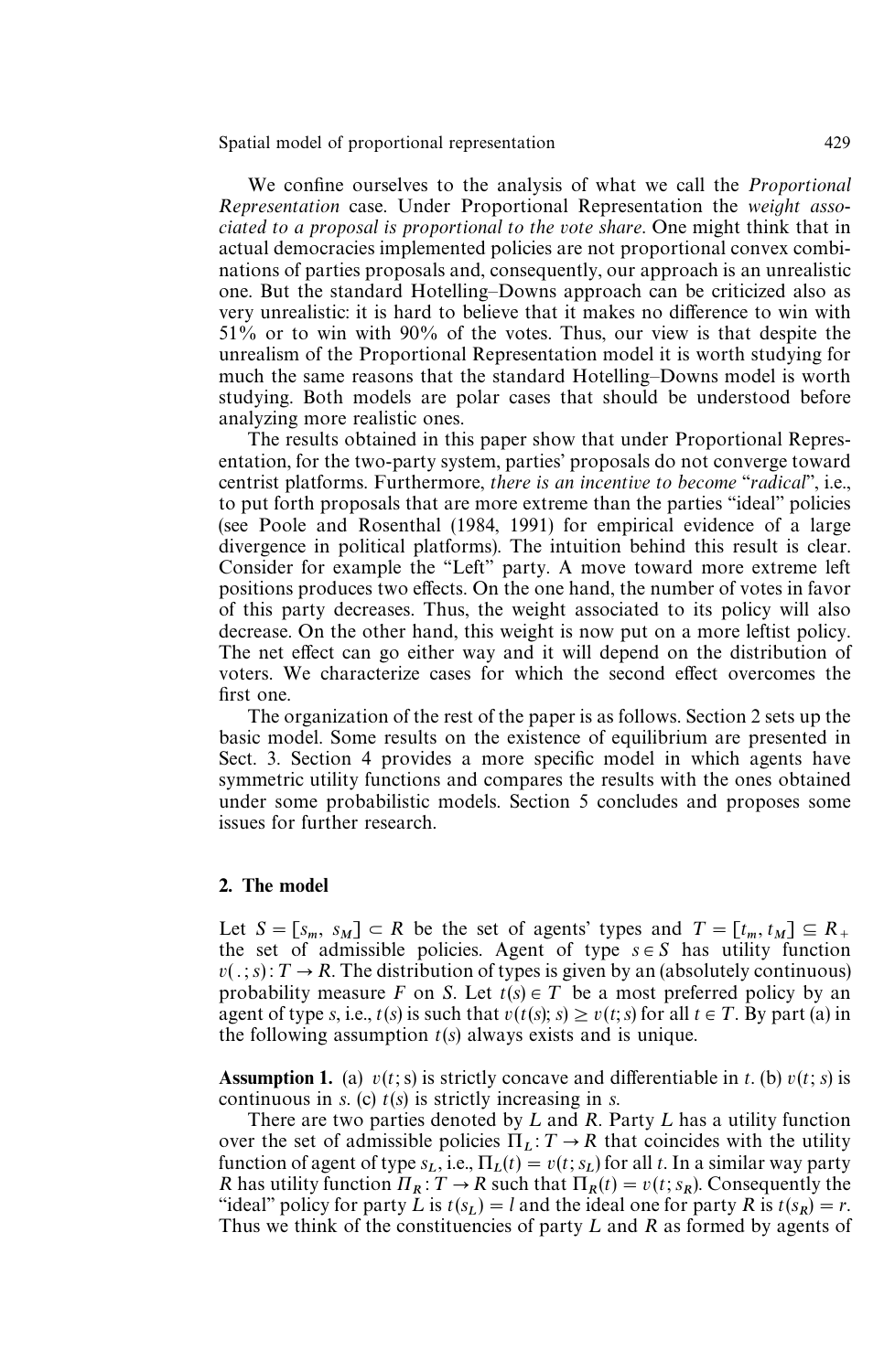type  $s_R$  and  $s_L$  respectively<sup>1</sup>. We will suppose that  $s_L < s_{MV} < s_R$  where  $s_{MV}$  is the median type, i.e.  $F((s: s \le s_{MV})) = 1/2$ .

The political game is such that each party announces a policy which must be an element of  $T$ . Each agent votes for the party that announced the policy which gives a higher utility according to his utility function. Let  $t_L \in T$  be the policy announced by party L and  $t_R \in T$  the one announced by party R. Given this pair of proposals,  $(t_L, t_R)$ , type s agent votes with probability one for party  $L(R)$  iff  $v(t_L; s) > v(t_R; s)$  (iff  $v(t_L; s) < v(t_R; s)$ ) and whenever  $v(t_L; s) = v(t_R; s)$ he votes for party  $\hat{L(R)}$  with probability  $\hat{1}/2$ . Note that the set of agents that would be indifferent between two policies will have measure zero. Let  $\Omega(t_L, t_R)$ be the set of agents who strictly prefer  $t_L$  rather than  $t_R$ , i.e.,  $\Omega(t_L, t_R) \equiv \{ s \in \overline{S} :$  $v(t_L; s) > v(t_R; s)$  and  $E(t_L, t_R)$  the set of indifferent agents,  $E(t_L, t_R) \equiv \{s \in S:$  $v(t_L; s) = v(t_R; s)$ . Party *L* obtains the proportion of votes given by  $\Psi(t_L, t_R) = F(\Omega(t_L, t_R)) + 1/2$  *F*(*E*(*t*<sub>L</sub>, *t*<sub>R</sub>)). The functions *v*(*t*; *s*) and *F* are supposed to be common knowledge.

Now we departure from most theoretical models on political competition: it is assumed that the implemented policy after the election takes place doesn't need to be the one announced by the winner. We suppose that the *implemented policy*, which we denote by  $t(t_L, t_R)$ , is a convex combination of the parties proposals with weights that depend on the percentage of votes obtained by each party:

$$
t(t_L, t_R) = W(\Psi(t_L, t_R))t_L + (1 - W(\Psi(t_L, t_R)))t_R,
$$
\n(1)

where  $W : [0, 1] \to [0, 1].$ 

Several cases can be studied:

The Standard Model: Here the party that gets more than 50% of the votes has the power to carry out its announced policy. Thus the winner takes all and W is given by

$$
W_s(\Psi(t_L, t_R) = \begin{cases} 0 & \text{if } \Psi(t_L, t_R) < 1/2, \\ 1/2 & \text{if } \Psi(t_L, t_R) = 1/2, \\ 1 & \text{if } \Psi(t_L, t_R) > 1/2. \end{cases}
$$

*Proportional Representation*: Here the ''influence'' of the groups in favor of a given policy is proportional to the percentage of votes in favor of that policy. The weights are now given by

$$
W_{PR}(\Psi(t_L, t_R)) = \Psi(t_L, t_R).
$$

Most of the literature modeling party competition adopts the Standard Model. In this paper, on the contrary, only the Proportional Representation model will be analyzed. We believe that a more realistic approach should consider a weight function  $W$  that is between these two extreme cases.

Thus in the rest of the paper we assume that, after the election takes place, the policy implemented is  $t(t_L, t_R) = \Psi(t_L, t_R)t_L + (1 - \Psi(t_L, t_R))t_R$ . The util-<br>its aktivistic largest nearly denoted with interest due line (*t*). Then ity obtained by each party depends on this implemented policy  $t(t_L, t_R)$ . Then,

<sup>&</sup>lt;sup>1</sup> Nothing essential would change if we allow for constituencies with more than just one type of agents.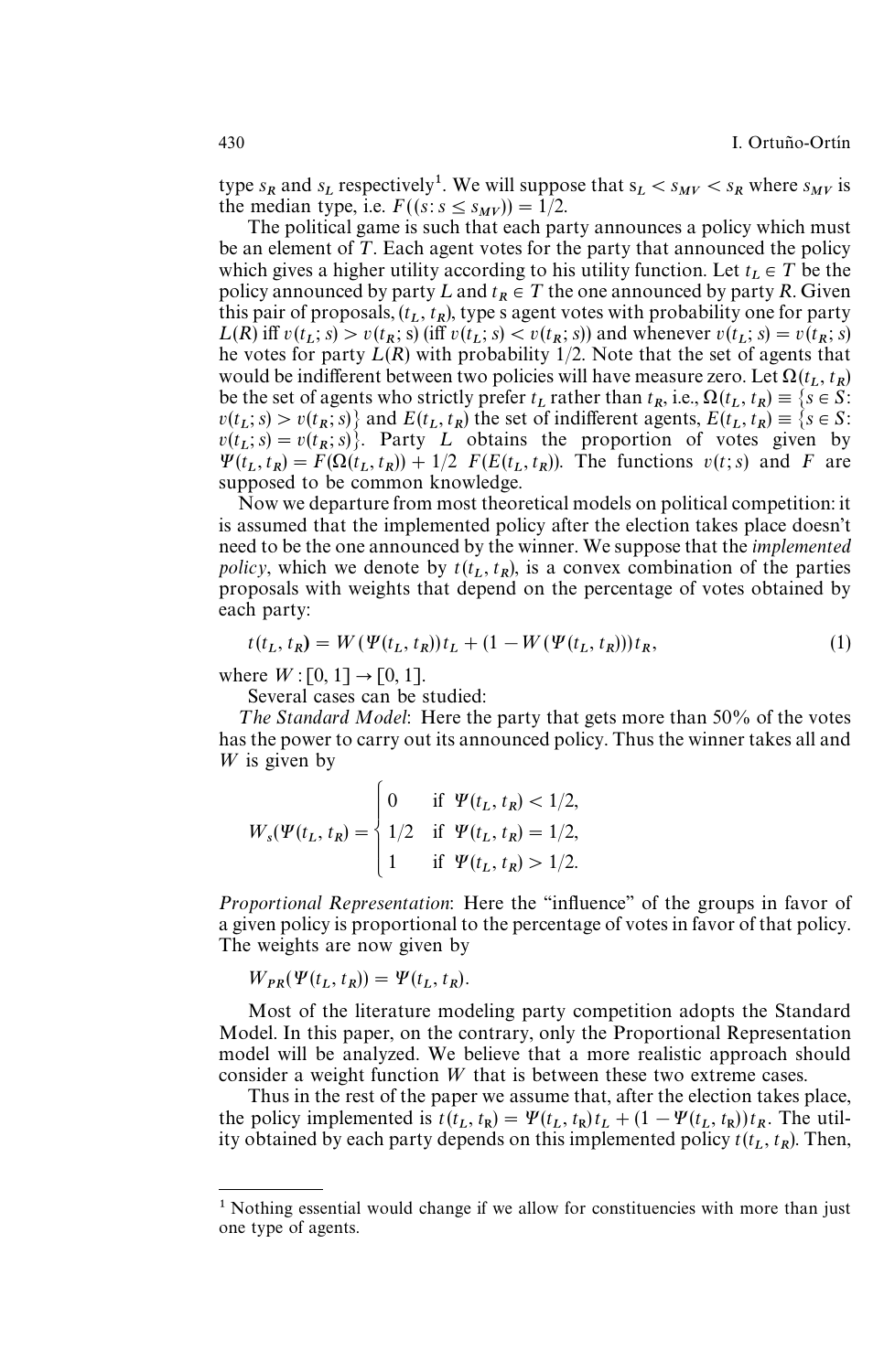the objective of a party  $L$  is to choose the policy  $t_L$  that solves the following maximization problem (and similarly for party R):

$$
\max_{t_L} \Pi_L(t(t_L, t_R)).
$$
\n(2)

**Definition.** A *Political Equilibrium* is a vector of policies  $t^* = (t_L^*, t_R^*) \in T \times T$ such that

(a)  $\Pi_L(t(t_L^*, t_R^*)) \ge \Pi_L(t(t, t_R^*))$  for all  $t \in T$ ,

(b)  $\Pi_R(t(t_L^*, t_R^*)) \geq \Pi_R(t(t_L^*, t))$  for all  $t \in T$ .

 Observe that in our model only parties behave strategically. They care about the implemented policy and choose their strategies (proposals) to influence toward their desired directions. Voters, however, always vote ''sincerely''. An agent votes for the policy that, were it implemented, would give him a higher utility level. So voters only compare the two proposals and no the possible final outcomes. Thus, agents are assumed to be less sophisticated than parties. This is a common restriction in this area of research<sup>2</sup>.

To obtain positive results we need to introduce some further restrictions on the admissible preferences.

**Assumption 2.** (*Single Crossing Property*). For any policies  $t', t'' \in T, t' \neq t''$ , there is at most one type  $s \in S$  such that  $v(t'; s) = v(t''; s)$ .

# Assumption 3.  $t(s_m) = t_m$  and  $t(s_M) = t_M$ .

The Single Crossing Property assumption is standard in economics and it is needed to have a ''nice'' separation of the set of agents for and the set of agents against a given policy. Assumption 3 is basically technical and it is not necessary if we assume that for some  $s \in S$  we have  $t(s) \in (t_m, t_M)$ .

**Lemma 1.** Under assumptions  $1-3$ , and for any  $(t_L, t_R) \in T \times T$ ,  $t_L < t_R$ , there *exists a type*  $s_d(t_L, t_R) \in \hat{S}$  such that all agents with type  $s < s_d(t_L, t_R)$  vote for the same party and agents with types  $s > s_d(t_L, t_R)$  vote for the other party.

*Proof.* Without loss of generality let  $t_L < t_R$ . By Assumption 3 and strict concavity of *v* in *t* there exists at least one voter who prefers  $t_L$  rather than  $t_R$ (type  $s_m$  for example) and there also exists at least a voter who prefers  $t_R$  better than  $t_L$  (type  $s_M$  for example). Then, by Assumption 1, there must exist  $s^* \in S$ such that  $v(t_L; s^*) = v(t_R; s^*)$  and by Assumption 2 this  $s^*$  is unique. We can show now that  $s^*$  is the type  $s_d(t_L, t_R)$  in the lemma. Suppose there exist  $s' < s^*$ and  $s'' < s^*$ ,  $s' < s''$ , such that  $v(t_L; s') > v(t_R; s')$  and  $v(t_L; s'') < v(t_R; s'')$ . In this case, there must exist, by Assumption 1,  $s''' \in S$ ,  $s' \leq s''' \leq s''$  such that  $v(t_L; s^{\prime\prime\prime}) = v(t_R; s^*)$ . But this contradicts Assumption 2. Hence all types to the left of *s\** vote for the same party. The rest of the proof follows by a similar argument. Q.E.D.

The existence of this *dividing type*,  $s_d$ , will make the strategic problem of the parties simpler. The lemma also implies that, for all  $t_L \neq t_R$ , and given

<sup>&</sup>lt;sup>2</sup> A possible justification for it is that there is a continuum of agents. In this case a single vote cannot affect the implemented policy. This, however, opens the question why an agent wants to vote at all. See the last section for further comments.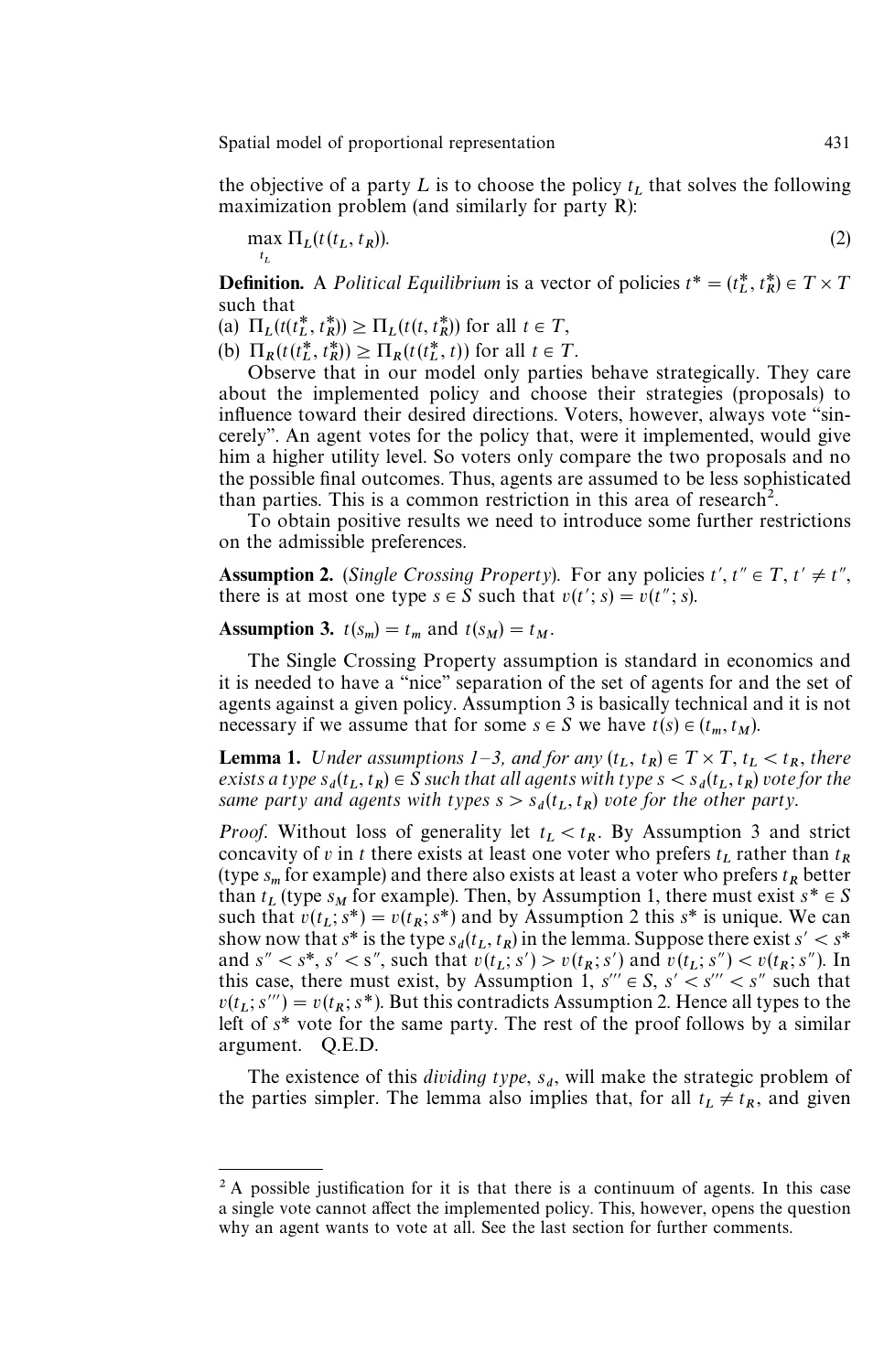that  $E(t_L, t_R) = s_d$ , the proportion of voters in favor of party L is  $\Psi(t_L, t_R) = F(\Omega(t_L, t_R))$  and it can also be shown that whenever  $t_L < t_R$  we have  $\Omega(t_L, t_R) = [t_m, s_d(t_L, t_R)]$ . By strict concavity of *v*( ) in *t* it must be true that  $s_d(t_L, t_R)$  is a strictly increasing function in  $t_L$  (also in  $t_R$ ) whenever  $t_L \neq t_R$ . Therefore  $s_d(t_L, t_R)$  is differentiable with respect to  $t_L$  (and  $t_R$ ) almost every-where. So the next assumption is a weak one.

Assumption 4.  $s_d(t_L, t_R)$  is differentiable with respect to  $t_L$  and with respect to  $t_R$ .

Our assumptions on  $s_d$  and *F* imply that  $\Psi(t_L, t_R)$  is strictly increasing and differentiable in  $t_L$  and  $t_R$  whenever  $t_L < t_R$ .

#### 3. Existence of equilibrium

Our task now is to provide sufficient conditions for the existence of a Political Equilibrium. Let  $BL(t_R)$  be the set of best replies of party L to announcement  $t_R$  by party *R*, i.e.,

$$
BL(t_R) \equiv \underset{t \in T}{\arg \max} \; \Pi_L(t(t, t_R)),
$$

where  $t(t, t_R) = \Psi(t, t_R)t + (1 - \Psi(t, t_R))t_R$ . The best reply correspondence of party  $\overrightarrow{R}$ ,  $\overrightarrow{BR}(t_L)$ , is defined in a similar way.

To simplify the notation we will write  $F(s_d(t_L, t_R))$  instead of  $\Psi(t_L, t_R)$ where  $F$  now stands for the cumulative distribution function. The density function will be denoted by *f*. To make the proofs simpler we will also assume that *f* is differentiable.

To study the existence of a Political Equilibrium we first show that the best reply correspondence is well defined and, second, we provide conditions to guarantee that it is single valued.

Given that  $T$  is an interval, a sufficient condition for the correspondence *BL*( $t_R$ ) to be well defined is that  $\Pi_L(t(t_L, t_R))$  is continuous in  $t_L$ . The function  $t(t_L, t_R)$  is continuous except possibly at  $t_L = t_R$ . We now show that the function  $\Pi_L(t(t_L, t_R))$  is continuous in  $t_L$ . To do this it is enough to prove that it is continuous at  $t_L = t_R$ .

$$
\lim_{t \to t_R} v(F(s_d(t, t_R))) t_R + (1 - F(s_d(t, t_R)) t_R; s_L) = v(kt_R + (1 - k)t_R; s_L),
$$

where  $k \in (0, 1)$ ,

and this limit is equal to  $v(F(s_d(t_R, t_R)))t_R + (1 - F(s_d(t_R, t_R))t_R;$  $s_L$ ) =  $v(t_R; s_L)$ . Therefore *BL*( $t_R$ ) is a well defined correspondence.

To simplify notation write  $g(t_L, t_R) = F(s_d(t_L, t_R))$ ,  $g^*(t_L, t_R) \equiv$  $1 - F(s_d(t_L, t_R))$ ,  $g_1(t_L, t_R) = \delta g(t_L, t_R)/\delta t_L$ ,  $g_2(t_L, t_R) = \delta g(t_L, t_R)/\delta t_R$ . To guarantee that  $BL(t_R)$  is always single valued we need some additional assumptions.

Assumption 5. The ratio  $g(t_L, t_R)/g_1(t_L, t_R)$  is non-decreasing in  $t_L$  and the ratio  $g^*(t_L, t_R)/g_2(t_L, t_R)$  is non-increasing in  $t_R$ .

 This assumption can be seen as imposing a monotone hazard rate on the functions  $g(t_L, t_R)$  and  $g^*(t_L, t_R)$ . The interpretation is that as party L moves its proposal  $t_L$  toward  $t_R$  the percentage of voters in favor of  $L$  increases at a decreasing rate.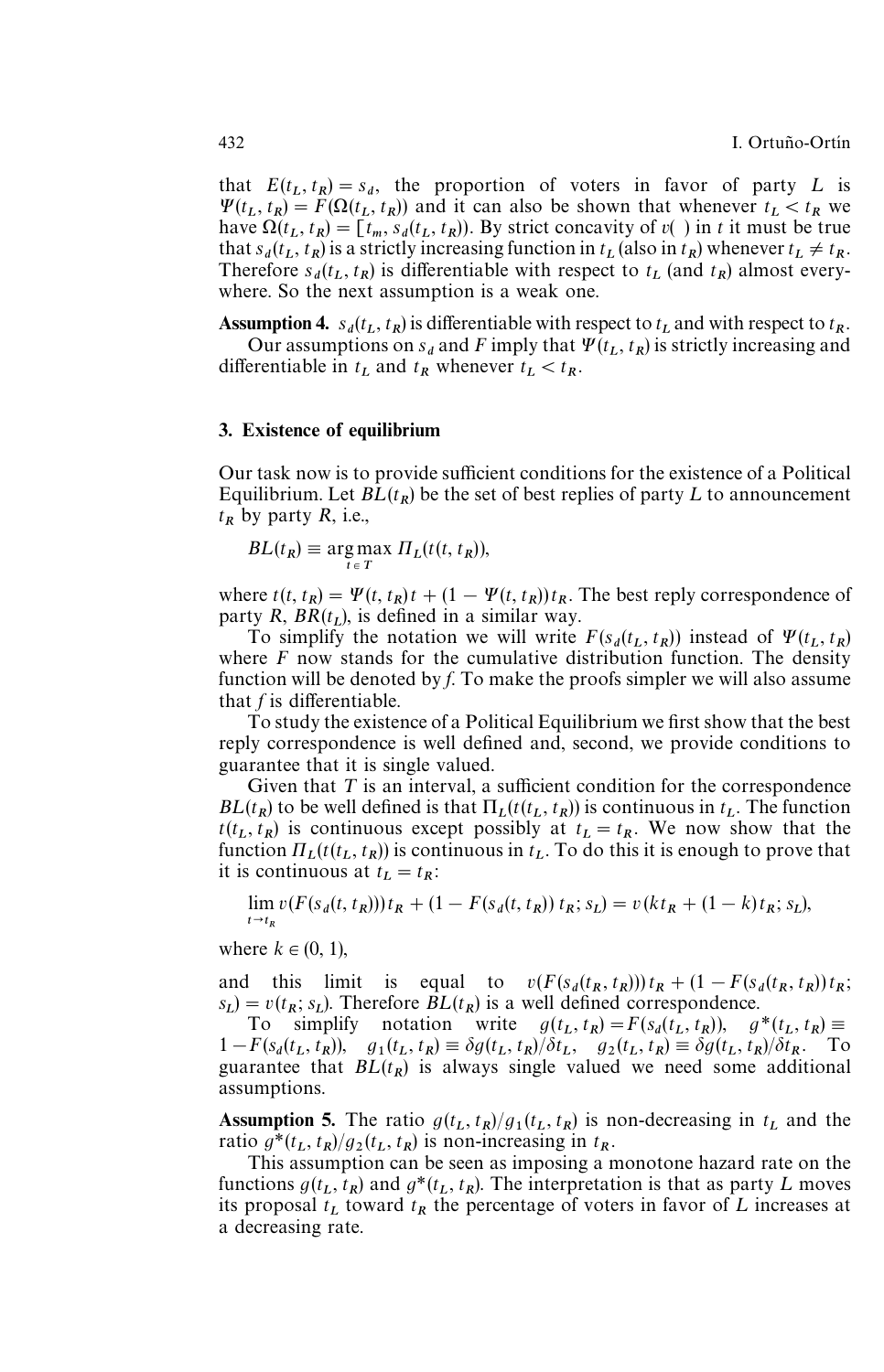## **Lemma 2.** Under assumptions 1, 2, 3, 4 and 5,  $BL(t_R)$  is single valued.

*Proof.* Suppose not. Then for some  $t_R$  there exists  $t'$ ,  $t'' \in BL(t_R)$ . Let  $t' < t''$ . Two cases must be considered:

(i)  $F(s_d(t', t_R))t' + (1 - F(s_d(t', t_R))t_R \neq F(s_d(t'', t_R))t'' + (1 - F(s_d(t'', t_R))t_R$ . Suppose first that  $t_R > l$   $\equiv$  the ideal policy of *L*. Observe that by strict concavity of  $v(t; s_L)$  it must be the case that  $t(t', t_R) < l < t(t'', t_R)$  and  $t' < l \le t''$ . We also know that given that f is always greater than zero it must be the case that  $t(l, t_R) > l$ . Now  $t(t, t_R)$  is continuous in  $t$  for  $t < t_R$ . So it must exist  $t'''$ ,  $t' < t''' < l$ , such that  $t(t''', t_R) = l$ , and this proves that  $t' \notin BL(t_R)$ . A similar argument works for the case  $t_R < l$ . For  $t_R = l$  it is obvious that  $l = BL(t_R)$ . It has been proven that if there is more than one element in  $BL(t_R)$  all of them must induce the same implemented policy. (ii)  $F(s_d(t', t_R))t' + (1 - F(s_d(t', t_R))t_R = F(s_d(t'', t_R))t'' + (1 - F(s_d(t'', t_R)))t_R$ . Consider first the case  $l < t_R$ . Given that  $F(s_d(t_L, t_R))$  is strictly monotone in  $t_L$ and  $v()$  is strictly concave we have that both  $t'$  and  $t''$  must be to the left of  $t_R$ . By the same argument given in (i) we know that  $l \le t'$ . Therefore we have  $l \le t' < t'' < t_R$  and both  $t'$  and  $t''$  are in the interior of *T*; this fact and the differentiability of  $v(F(s_d(t, t_R))t + (1 - F(s_d(t_L, t_R))t_R; s_L)$  with respect to  $t_L$ allow us to use the following first order conditions from  $L$ 's maximization problem,

$$
f(s_d(t, t_R)) \left[ \delta s_d(t, t_R) / \delta t \right] t + F(s_d(t, t_R)) - f(s_d(t, t_R)) \left[ \delta s_d(t, t_R) / \delta t \right] t_R = 0.
$$

Let  $\left[\delta(s_d(t, t_R))/\delta t\right] \equiv s_d'(t, t_R)$ . Then the first order conditions can be rewritten as follows:

$$
t_R - t = F(s_d(t, t_R)) / \big[ f(s_d(t, t_R)) s'_d(t, t_R) \big].
$$

Since  $t' < t''$  we have

$$
F(s_d(t', t_R))/[f(s_d(t', t_R))s_d'(t', t_R)] = t_R - t' > t_R - t''
$$
  
=  $F(s_d(t'', t_R))/[f(s_d(t'', t_R))s_d'(t'', t_R)]$ 

and these inequalities can be written as

$$
g(t', t_R)/g_1(t', t_R) = t_R - t' > t_R - t'' = g(t'', t_R)/g_1(t'', t_R)
$$

which is in contradiction with Assumption 5.

The case  $l > t_R$  can be proven in a similar way. Q.E.D.

We can proceed in the same way to show that  $BR(t_L)$  is also single valued.

 In the following, we show that under the assumptions introduced so far a Political Equilibrium always exists. The second part of Theorem 3 shows that in equilibrium parties propose different policies. The last part states that whenever the equilibrium is an interior one, both parties obtain the same number of votes<sup>3</sup>. This implies that the "median" voter is indifferent between

<sup>&</sup>lt;sup>3</sup> This last result depends very much on the proportional representation assumption. In a more general model with weights different from  $W_{PR}$  this wouldn't be true.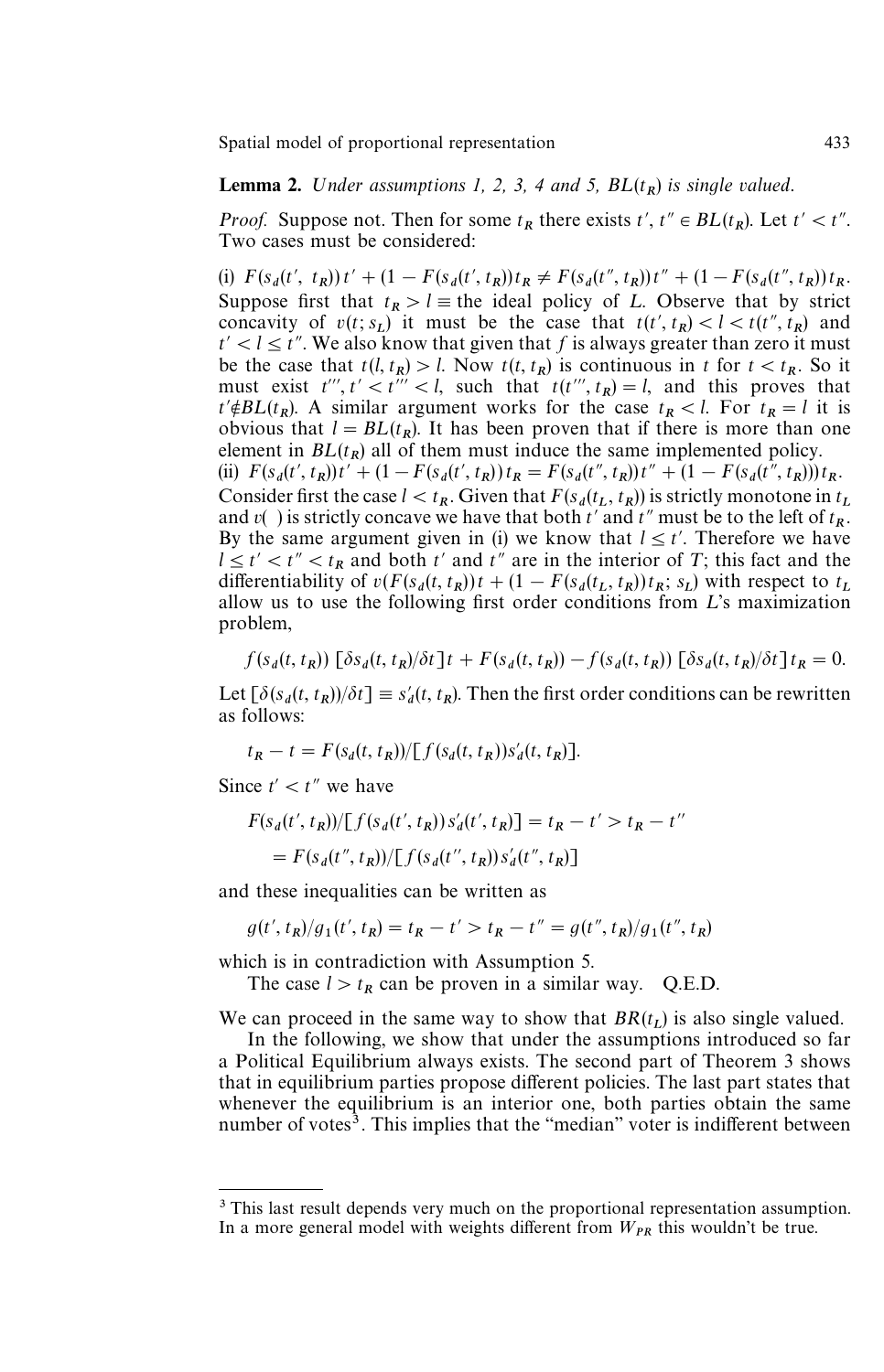the two equilibrium policies. It can be easily shown, however, that in general  $t(t_L^*, t_R^*)$  will be different from  $t(s_{MV})$ . Thus not only the equilibrium strategies of parties differ from the ones in the standard model but the outcome of the game as well.

## Theorem 3. *Suppose Assumptions 1—5 hold. Then (i) a Political Equilibrium,*  $(t_L^*, t_R^*)$ , *exists,*

 $(iii)$   $t_L^* < t_R^*$ *(iii) If*  $t_m < t_L^* < t_R^* < t_M$  then  $s_d(t_L^*, t_R^*) = s_{MV}$ .

*Proof.* (i) Let  $B: T \times T \rightarrow T \times T$  be defined by  $B(t_L, t_R) = (BL(t_R), BR(t_L))$ . By Lemma 2, B is single valued. To apply Brower's Fixed Point Theorem we only need to show that B is continuous. Continuity of *B* follows from the continuity of  $\Pi_L(t(t_L, t_R))$  and  $\Pi_R(t(t_L, t_R))$  in  $(t_L, t_R)$  and Berge's Maximum Theorem. (ii) Suppose they were proposing the same policy, say  $t'$ , and that w.l.o.g.  $1 < t'$ . Clearly  $t(t', t') = t' > t(l, t') > l$ . Thus party L would be better off proposing *l* rather than  $t'$  and hence  $(t', t')$  cannot be an equilibrium. It is not difficult to see that  $t_R < t_L$  cannot be an equilibrium either. (iii) When the equilibrium policies belong to the interior of  $T$  the first order conditions of the maximization problems imply that  $F(s_d(t_L^*, t_R^*)) = 1 - (F(s_d(t_L^*, t_R^*)))$ , hence  $F(s_d(t_L^*, t_R^*)) = 0.5.$  Q.E.D.

 It is important to realize that our existence proof depends very much on Assumption 5. Unfortunately, it is questionable whether this is a natural assumption. The problem with this assumption is that imposes a joint restriction on the set of admissible utility functions and the set of admissible distributions of types. Note that the very standard condition of increasing hazard rate of the distribution function of *s* is not enough for Assumption 5 to hold. It is also needed that  $s_d$  changes in the right direction.

### 4. Symmetric preferences

Many models analyzed in the literature consider the case of symmetric preferences. An agent with symmetric preferences always votes for the closest proposal to his ideal policy (see for example Eaton and Lipsey (1975) and Denzau (1985) where agents have symmetric preferences and the distribution of ideal points is uniform; see also Cox (1987) where this distribution is not necessarily uniform). Through this section we will assume that agents have symmetric preferences. The reason why we study this more restrictive model is twofold. First, if we assume this type of preferences, monotonicity on the hazard rate of the distribution function of ideal policies is sufficient to guarantee the existence of equilibrium. Second, we will be able to compare our results with the ones obtained under other voting models.

**Assumption 6** (*Symmetric preferences*). For all  $s \in S$  and for all *x* such that  $t(s) + x \in T$ ,  $t(s) - x \in T$ , we have  $v(t(s) + x; s) = v(t(s) - x; s)$ .

**Assumption 7.** Voter ideal policies,  $t(s) \equiv q$ , are distributed according to a continuous distribution function  $F(q)$  with differentiable density function  $f(q)$ . Furthermore, the ratio  $F(q)/f(q)$  is non-decreasing in *q* and the ratio  $(1 - F(q))/f(q)$  is non-increasing in *q*.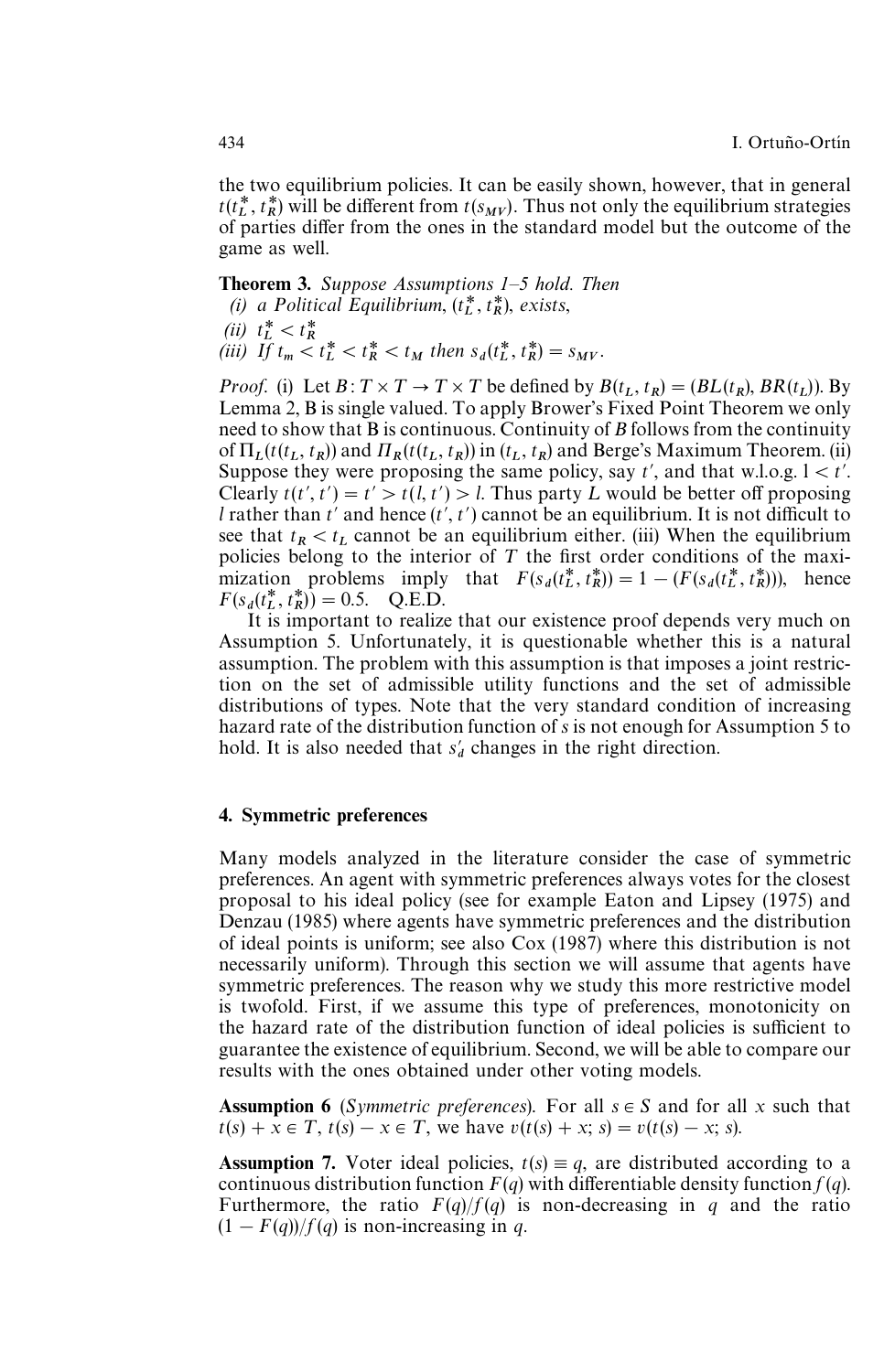This assumption is equivalent to requiring that both  $\log F$  and  $\log(1 - F)$ be concave. This condition is weaker than concavity of log *f* (see Barlow and Proschan 1975). Most commonly used density functions are log-concave and therefore satisfy Assumption 7 (see Caplin and Nalebuff 1991 for a list of the class of log-concave densities and Pratt 1981 for examples of distribution functions for which  $\log(1 - F)$  and  $\log F$  are concave but  $\log f$  is not).

**Theorem 4.** *Under Assumptions 1, 2, 3, 4, 6 and 7* 

*(i) a Political Equilibrium*,  $(t_L^*, t_R^*)$ , *exists*,

(ii) 
$$
t_L^* < t_R^*
$$
, and

(iii) if  $t_m < t_L^* < t_R^* < t_M$  then  $s_d(t_L^*, t_R^*) = s_{MV}$  and  $t(t_L^*, t_R^*) = t(s_{MV})$ .

Proof. By Assumption 6, the ideal policy of the "dividing" type is  $t(s_d(t_L, t_R)) = (t_R + t_L)/2$ . All the agents with ideal policy to the left of  $(t_R + t_L)/2$ will vote for  $L$ . In this case we have that

$$
F(t(s_d(t_L, t_R))) / [f(t(s_d(t_L, t_R))) s'_d(t_L, t_R)] = 2F(0.5(t_L + t_R)) / [f(0.5(t_L + t_R))].
$$

Assumption 7 implies that this ratio is non-decreasing in *t L*. It is not difficult to see that such ratio is the same one we used in Assumption 5,  $g(t_L, t_R)/g_1(t_L, t_R)$  (in the same way we can obtain a ratio similar to  $g(t_L, t_R)/g_1(t_L, t_R)$  (in the same way we can obtain a ratio similar to  $g^*(t_L, t_R)/g_2(t_L, t_R)$  so that all the conditions of Theorem 3 are also satisfied here). Thus, only the last equality in (iii) remains to be proven. At equilibrium both parties obtain the same number of votes. Hence the dividing type must be the median voter and, by symmetry of preferences, the implemented policy coincides with the median voter's ideal policy. Q.E.D.

It is important to remark that here the equilibrium implements the policy most preferred by the median voter. This fact depends very much on the symmetry of the preferences and, as noted in the previous section, is not true for more general models. The equilibrium policies, however, do not converge.

The non-convergence result is also obtained in other models considering ideological parties (Wittman 1983, 1990; Calvert 1985; Roemer 1993, 1994; Shultz 1995). All these models assume that there is uncertainty about the distribution of voter preferences (consequently the outcome of an election is probabilistic) and that the implemented policy is the one proposed by the winner. We will show that our approach not only provides a different political equilibrium from the one associated to these probabilistic models but what is even more important, it captures a different kind of trade-off parties might face when choosing their proposals.

In the probabilistic case, given the proposals  $(t_L, t_R)$  party L wins the election with probability  $p(t_L, t_R)$ . This probability can be defined in several different ways and is always assumed to be decreasing in the distance between *t*<sub>L</sub> and *t*<sub>R</sub>. One possibility is to make  $p(t_L, t_R) = F(t(s_d(t_L, t_R)))$  so that the weights in our model are now the probabilities of winning the election. Regardless of the specific function used to defined  $p(t_L, t_R)$  we have that on the one hand party  $L$  has an incentive to choose a policy that is close to his ideal one. On the other hand, a policy too close to the ideal one may induce a very low probability of winning the election and since the implemented policy is the one proposed by the winner  $L$  also has an incentive to move toward the policy announced by *R*. As a result of these two forces we have that in all these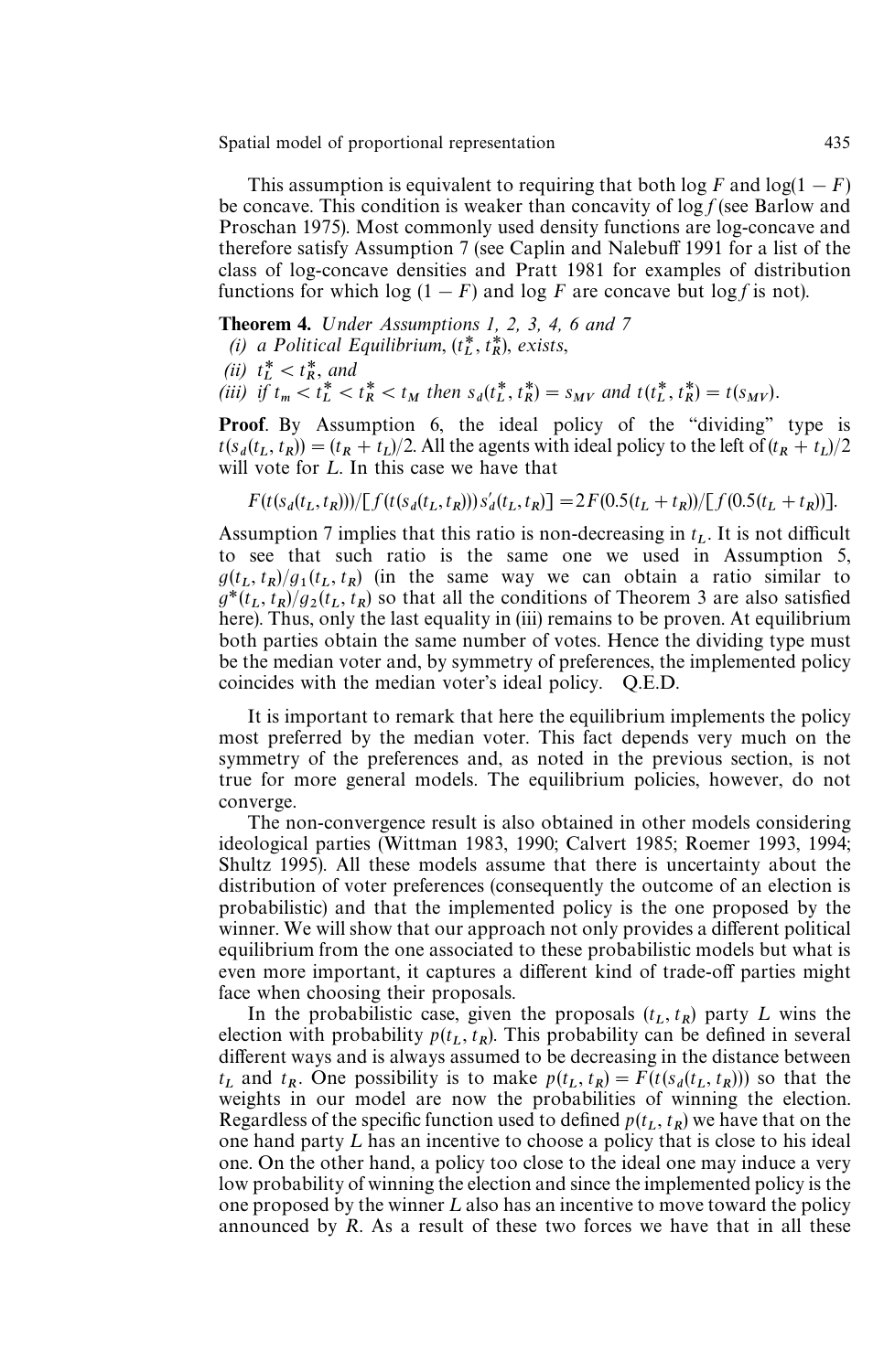probabilistic models: (i) at the equilibrium parties do not converge in their policies, (ii) the equilibrium policies lie in between the ideal policies *l* and *r*.

To see the result in (ii) suppose that party L is proposing a policy  $t_L < l$ . It is clear that  $t_L$  cannot be part of an equilibrium: moving  $t_L$  toward  $t_R$  increases  $p(t_L, t_R)$ , the probability of winning, and if L wins the implemented policy is closer to its ideal policy *l*. Hence that movement toward  $t_R$  increases the expected utility of party  $L$ .

These probabilistic models and our Proportional Representation model only share point (i) above in common but not (ii). This discrepancy is due to the fact that in our model the proposal of the defeated party always has some direct influence on the implemented policy. The following specific example will help to see the importance of this difference.

Suppose that  $t_m = 0$ ,  $t_M = 1$ . Let *f*, the density of ideal policies, be triangular<sup>4</sup> and symmetric, i.e.,  $f(x) = 4x$  for  $0 \le x \le 1/2$  and  $f(x) = 4(1 - x)$  for  $1/2 \leq x \leq 1$ . In this case, the median and the mean ideal policies are both equal to 1/2. Let parties' ideal policies be such that  $1/4 < l < 1/2 < r < 3/4$ . Under any of the equilibrium probabilistic models mentioned above the equilibrium policies,  $(\hat{t}_L', t_R')$ , have to lie in between *l* and *r*, i.e.,  $l < t_L' < t_R' < r$ . In our model, on the contrary, straightforward calculations show that the unique Political Equilibrium is  $(t_L^* = 1/4, t_R^* = 3/4)$ . Thus, parties propose platforms that are more radical than their ideal policies. This happens even for the cases in which a majority of voters lie in between *l* and *r*.

More dramatic examples are also possible. For instance, if the density function  $f$  is either uniform or U-shaped it can be shown that the unique Political Equilibrium in our model is  $(t_L^* = 0, t_R^* = 1)$ . Thus, when there are more voters close to the extremes of the political spectrum than in the middle, the Political Equilibrium is a complete radical one (but not the implemented policy that continues to be in the middle.) Under the probabilistic models, however, the equilibrium policies remain in the center.

#### 5. Final comments

We have analyzed a very simple theoretical model of party competition with two main distinctive features: (i) parties are ideological, (ii) the policy implemented after the election does not need to coincide with the one proposed by the winner. We take the view that in many democratic societies minorities also have some influence on the policies implemented. Thus the policy adopted should be a ''compromise'' that considers all the proposals made by the different parties. The weight given to each proposal is related to the popular support obtained by each party. In particular we have analyzed the proportional representation case in which the weights are proportional to the number of votes.

It has been shown that parties have incentives to diverge in their proposals. Sometimes these incentives may be strong enough to make parties to

<sup>&</sup>lt;sup>4</sup> The fact that *f* is not differentiable at  $x = 1/2$  is not relevant for the present example.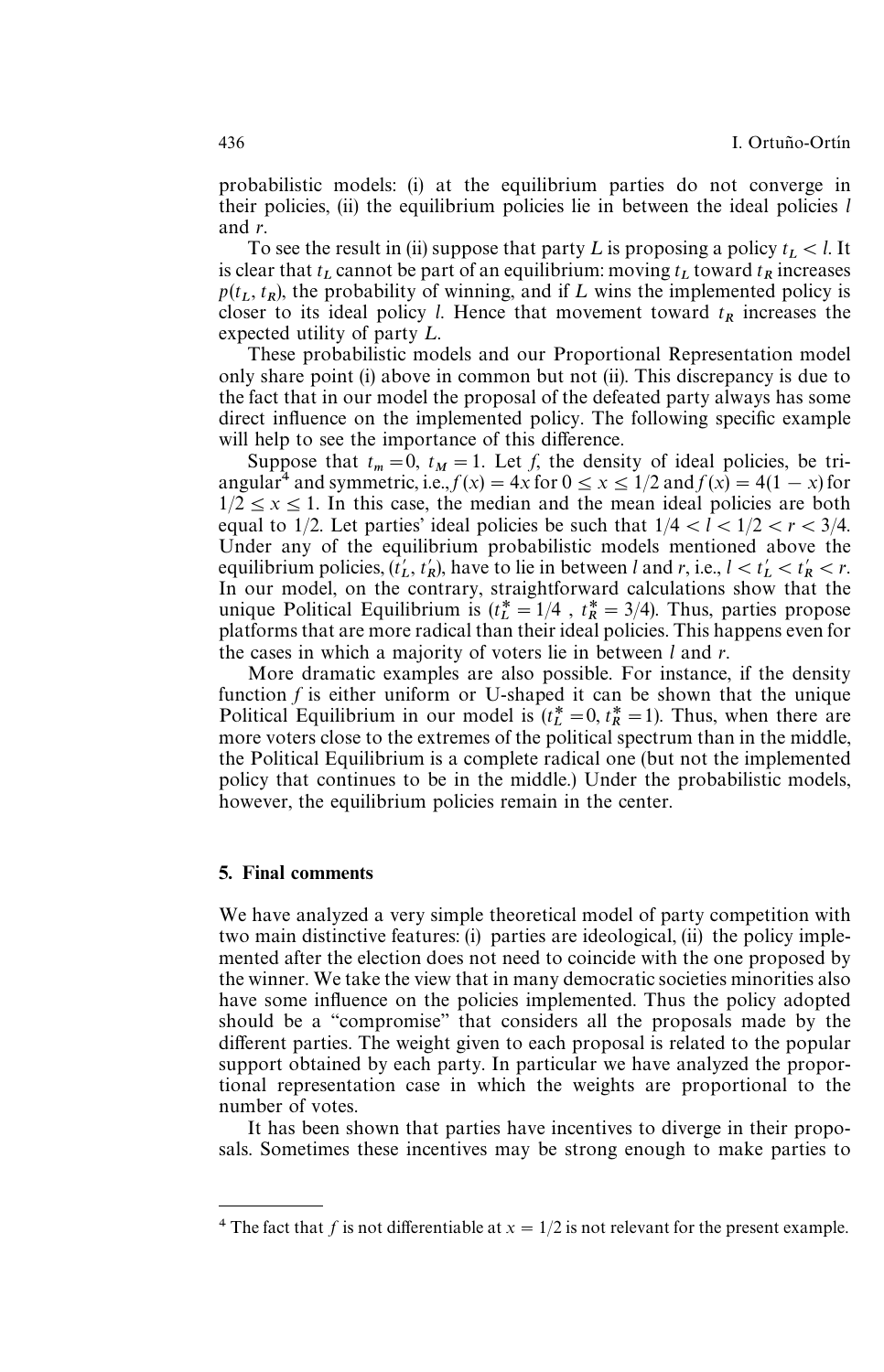adopt very radical policies. This result makes our approach different from other models in which parties are also ideological.

Voters in our model behave in a non-strategic way. An agent always votes for the ''closest'' proposal and does not take into account the possible influence in the implemented policy. If there is a continuum of agents this seems a reasonable assumption since any single vote has a negligible effect on the implemented policy. It is also reasonable to assume that in real cases voters are less well informed than parties about the way the electoral outcome induces the specific weights used to determine the implemented policy. If instead the Proportional Representation case we consider a more realistic one in which those weights are given by nonlinear functions this assumption would be even more reasonable. The implications of allowing for more sophisticated type of voters are left for future research.

Additional future work should also consider a more realistic function W and provide a better justification of the assumption that the implemented policy is a compromise between the two *announced* policies and not a compromise in between the two *ideal* policies of the parties. This compromise could be reached in the space of utilities rather than in the policy space. The analysis should also be extended to the multiparty and multidimensional policy space cases.

#### **References**

- Barlow RE, Proschan F (1981) Statistical theory of reliability and life testing. To Begin With, Silver Spring, MD
- Barnett W, Hinich M, Schofield NJ (1993) (eds) Political economy, institutions, competition, and representation. C.U.P., Cambridge
- Calvert RL (1985) Robustness of the multidimensional voting model: candidates motivations, uncertainty, and convergence. Am J Polit Sci 29: 69*—*95
- Caplin A, Nalebuff B (1991) Aggregation and social choice: a mean voter theorem. Econometrica 59(1): 1*—*23
- Cox GW (1987) Electoral equilibrium under alternative voting institutions. Am J Polit Sci 31: 82*—*108
- Denzau A, Kats A, Slutsky S (1985) Multi-agent equilibria with market share and ranking objectives. Soc Choice Welfare 2: 95*—*117
- Downs A (1957) An economic theory of democracy. Harper, New York
- Eaton BC, Lipsey R (1975) The principle of minimum differentiation reconsidered: some new developments in the theory of spatial competition. Rev Econ Studies 42: 27*—*50
- Enelow J, Hinich M (1990) (eds) Advances in the spatial theory of voting. C.U.P., Cambridge
- Ginsburgh V, Pestieau P, Thisse J-F (1987) A spatial model of party competition with electoral and ideological objectives. In: Gosh A, Rushton G, Spatial analysis and location*—*allocation models. Van Nostrand Reinhold, New York

Hotelling H (1929) Stability in competition. Econ J 39: 41*—*57

- Poole KT, Rosenthal H (1984) US Presidential Elections 1968*—*1980: a spatial analysis. Am J Polit Sci 28
- Poole KT, Rosenthal H (1991) Patterns of congressional voting. Am J Polit Sci 35
- Pratt J (1981) Concavity of the log likelihood. J Am Statist Assoc 76(373): 103*—*106